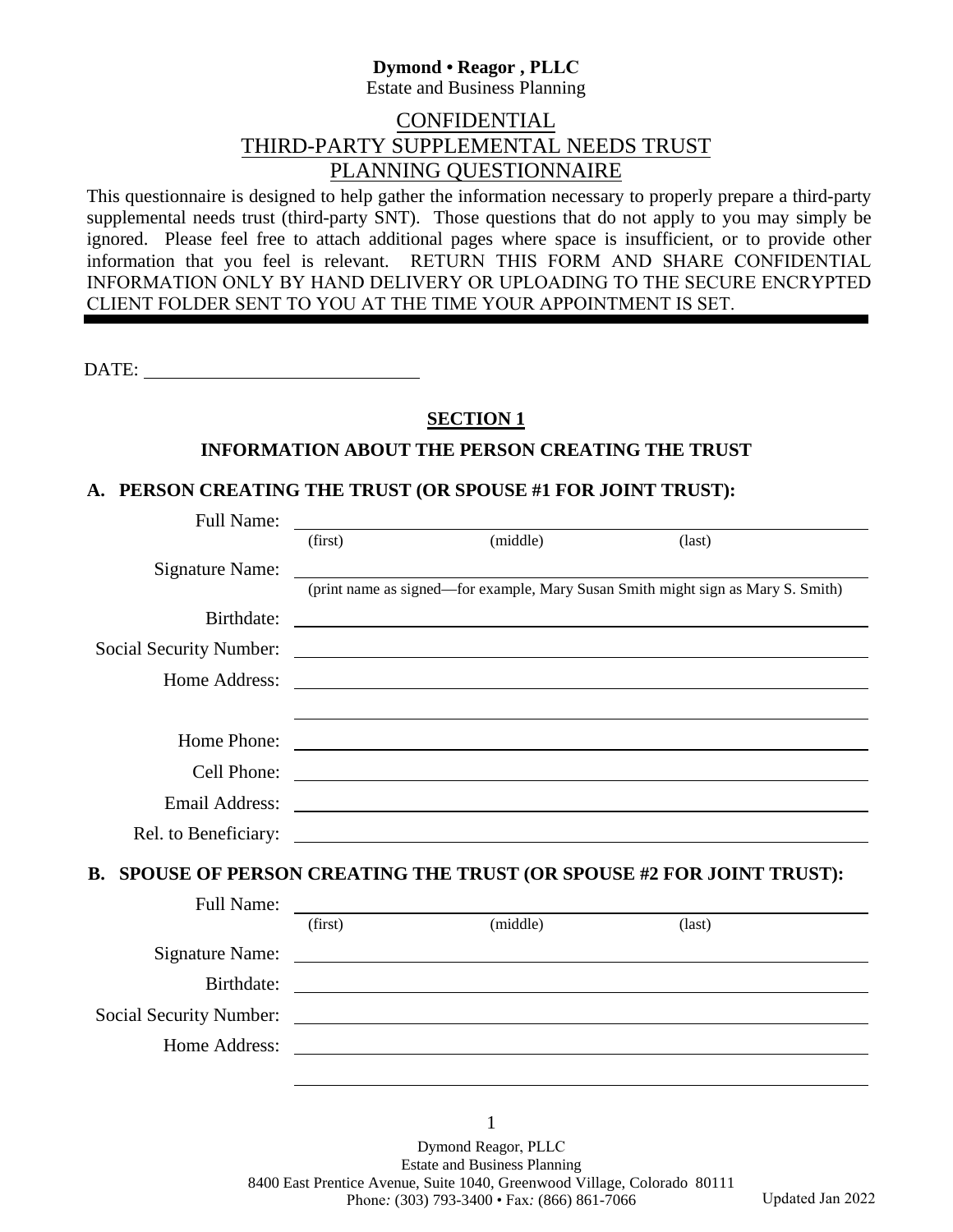| Home Phone:                                                                                                     |        |
|-----------------------------------------------------------------------------------------------------------------|--------|
| Cell Phone:                                                                                                     |        |
| Email Address: The Manual Address and Address and Address and Address and Address and Address and Address and A |        |
| Rel. to Beneficiary:                                                                                            |        |
| C. ADDITIONAL INFORMATION:                                                                                      | Yes No |
| Are you (or your spouse) receiving social security, disability, or other gov't benefits?                        |        |
| (Describe:                                                                                                      |        |
| Do you (or your spouse) own real estate?                                                                        |        |
| Do you (or your spouse) have an existing Will or Living Trust?                                                  |        |

# **SECTION 2 BENEFICIARY INFORMATION**

#### **A. BENEFICIARY:**

| <b>Full Name:</b>                  |         |                                                                                                                        |                                                                                 |
|------------------------------------|---------|------------------------------------------------------------------------------------------------------------------------|---------------------------------------------------------------------------------|
|                                    | (first) | (middle)                                                                                                               | $\text{(last)}$                                                                 |
| Common Use Name:                   |         |                                                                                                                        |                                                                                 |
|                                    |         |                                                                                                                        | (print name commonly used—for example, John Jamison Dough might use John Dough) |
| Birthdate:                         |         | <u> 1989 - Johann Stoff, amerikansk politiker (* 1908)</u>                                                             |                                                                                 |
| <b>Social Security Number:</b>     |         |                                                                                                                        |                                                                                 |
| Home Address:                      |         |                                                                                                                        |                                                                                 |
|                                    |         |                                                                                                                        |                                                                                 |
| Home Phone:                        |         | <u> 1980 - Johann Stoff, deutscher Stoffen und der Stoffen und der Stoffen und der Stoffen und der Stoffen und de</u>  |                                                                                 |
| Cell Phone:                        |         | <u> 1988 - Andrea Branden, amerikan basar pada sebagai personal di sebagai personal di sebagai personal di sebagai</u> |                                                                                 |
| <b>Email Address:</b>              |         |                                                                                                                        |                                                                                 |
|                                    |         |                                                                                                                        |                                                                                 |
| <b>BENEFICIARY'S SPOUSE:</b><br>B. |         |                                                                                                                        |                                                                                 |
| <b>Full Name:</b>                  | (first) | (middle)                                                                                                               | $\text{(last)}$                                                                 |
| <b>Common Use Name:</b>            |         |                                                                                                                        |                                                                                 |
|                                    |         |                                                                                                                        |                                                                                 |
| Birthdate:                         |         | <u> 1989 - Johann Barbara, martin amerikan basal dan berasal dalam basal dan berasal dalam basal dalam basal dala</u>  |                                                                                 |
| <b>Social Security Number:</b>     |         | <u> 1989 - Johann Stoff, deutscher Stoffen und der Stoffen und der Stoffen und der Stoffen und der Stoffen und der</u> |                                                                                 |
| Home Address:                      |         | <u> 1980 - Jan Samuel Barbara, martin de la provincia de la provincia de la provincia de la provincia de la provi</u>  |                                                                                 |
|                                    |         |                                                                                                                        |                                                                                 |
| Home Phone:                        |         |                                                                                                                        |                                                                                 |
| Cell Phone:                        |         |                                                                                                                        |                                                                                 |

Dymond Reagor, PLLC Estate and Business Planning 8400 East Prentice Avenue, Suite 1040, Greenwood Village, Colorado 80111 Phone*:* (303) 793-3400 • *Fax:* (866) 861-7066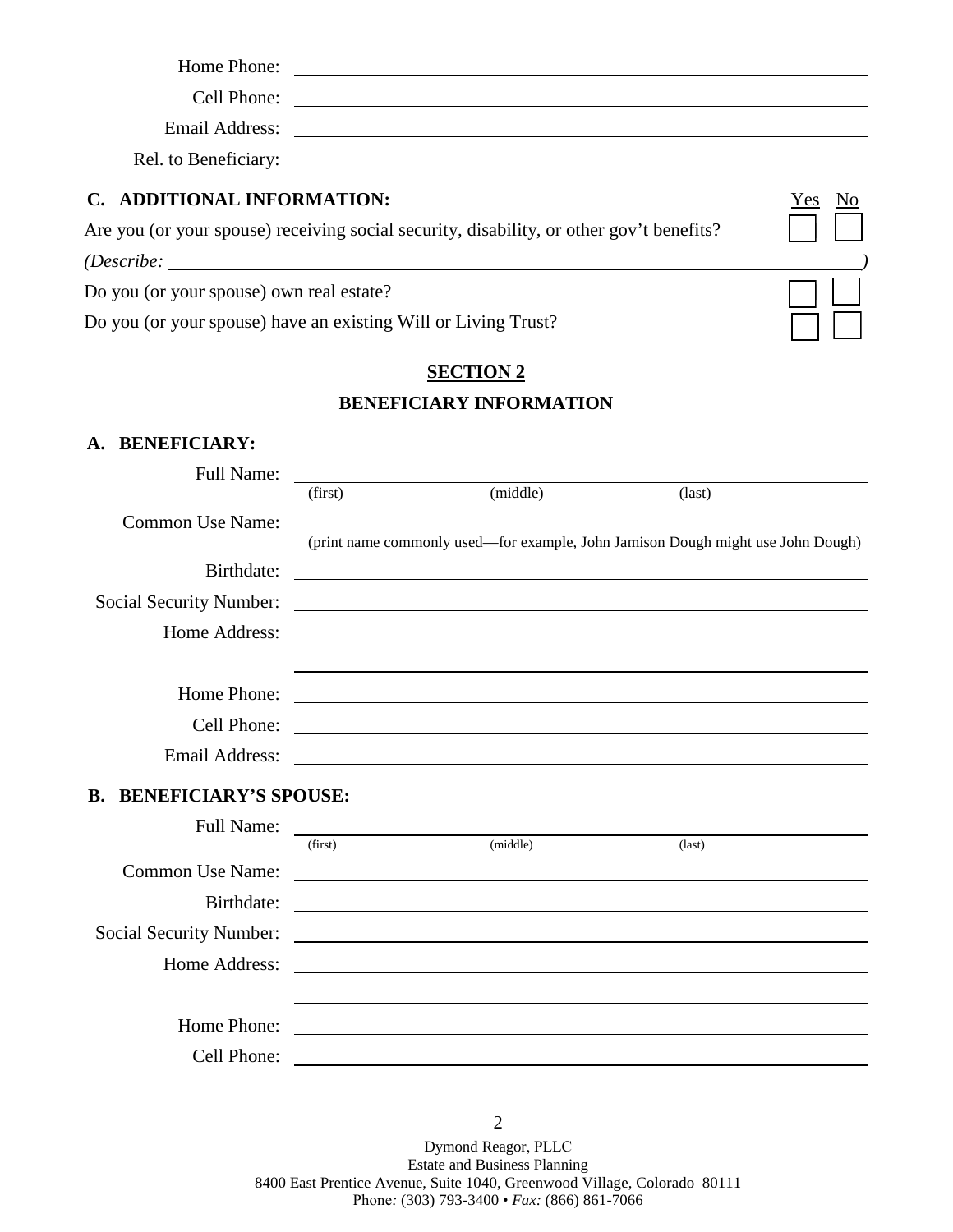Email Address: The Manual Address and The Manual Address and The Manual Address and The Manual Address and The Manual Address and The Manual Address and The Manual Address and The Manual Address and The Manual Address and

# **C. BENEFICIARY'S UNDERLYING DISABILITY:**

Describe beneficiary's underlying disability: \_\_\_\_\_\_\_\_\_\_\_\_\_\_\_\_\_\_\_\_\_\_\_\_\_\_\_\_\_\_\_\_\_\_\_

|                                                                                           | Yes |  |
|-------------------------------------------------------------------------------------------|-----|--|
| Was onset of disability prior to age 22?                                                  |     |  |
| Is beneficiary competent to handle funds?                                                 |     |  |
| Is beneficiary subject to a conservatorship?                                              |     |  |
| Does beneficiary require supervision?                                                     |     |  |
| Does beneficiary have issues with substance abuse?                                        |     |  |
| Is beneficiary developmentally disabled?                                                  |     |  |
| Describe beneficiary's current therapeutic, educational, vocational, and social services: |     |  |

### **D. BENEFICIARY'S BENEFITS:**

Name of representative payee for social security benefits, if applicable:

#### NEEDS-BASED FINANCIAL BENEFITS

|                                          | Yes | No Future | Amount |
|------------------------------------------|-----|-----------|--------|
| Supplemental Security Income (SSI)       |     |           |        |
| Temporary Aid to Needy Families (TANF)   |     |           |        |
| Section 8 Housing (HUD)                  |     |           |        |
| Other (Describe:                         |     |           |        |
| NEEDS-BASED MEDICAL BENEFITS             |     |           |        |
|                                          | Yes | No Future | Amount |
| Aid for Hemophilia or Sickle Cell (GHPP) |     |           |        |
| Other ( <i>Describe</i> :                |     |           |        |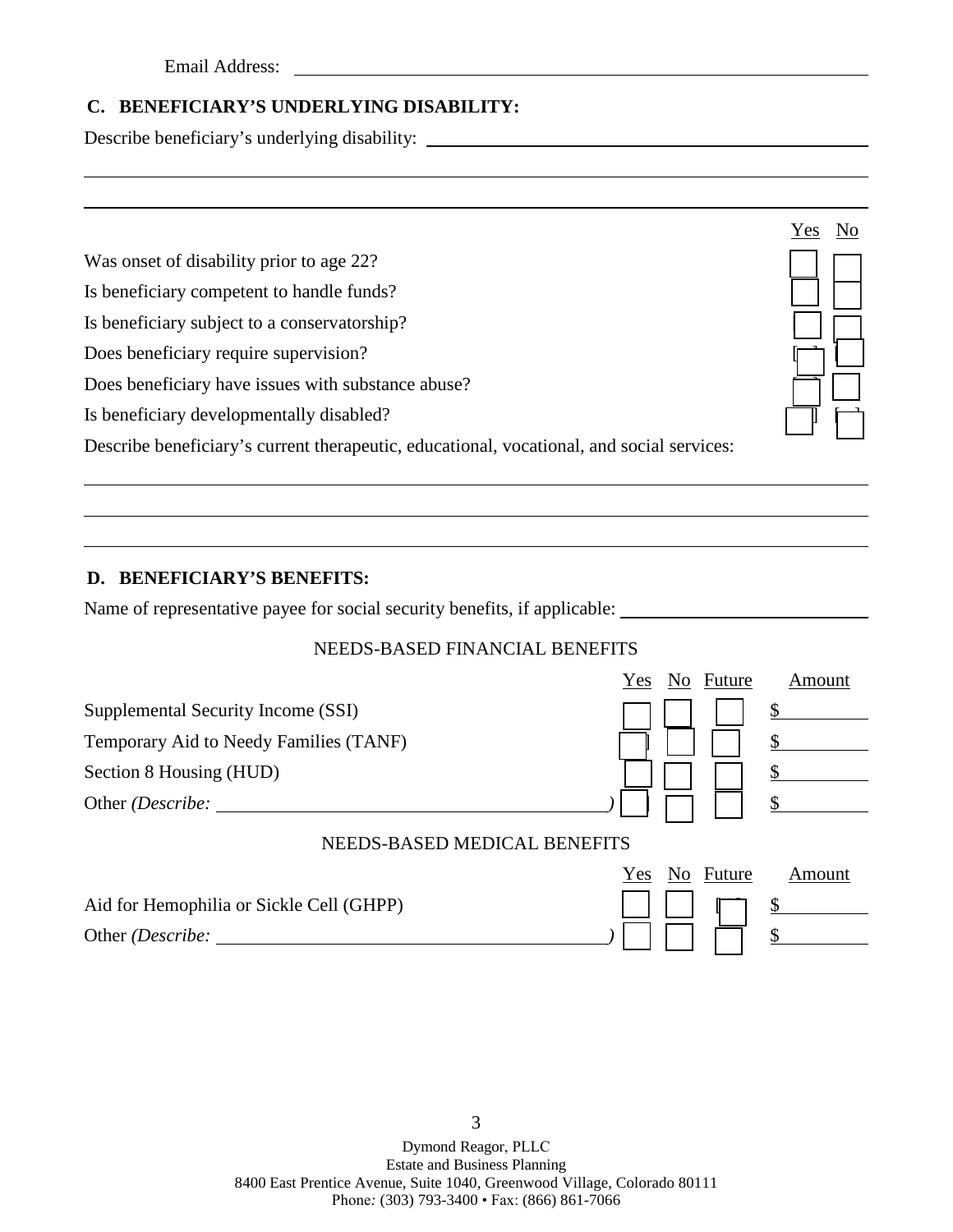#### ENTITLEMENT-BASED FINANCIAL BENEFITS

|                                                                 | No Future<br>Yes<br>Amount |
|-----------------------------------------------------------------|----------------------------|
| Social Security Disability Insurance (SSDI)                     |                            |
| Supplemental Security Income (SSI) for disability before age 22 |                            |
|                                                                 |                            |
| ENTITLEMENT-BASED MEDICAL BENEFITS                              |                            |
|                                                                 | No Future<br>Amount<br>Yes |
| Medicare                                                        |                            |
| Private Health Insurance <i>(Insurer:</i>                       |                            |
| Other <i>(Describe:</i>                                         |                            |

#### **SECTION 3**

#### **PLANNING OBJECTIVES**

Please describe your planning objectives to assist the beneficiary in the following areas. Keep in mind that a supplemental needs trust by its nature places all discretion in the hands of the trustee, with an advisory committee or care manager providing input and potentially providing oversight. It is important for the trustee to have specific information about your overall intent.

#### **A. RESIDENTIAL:**

Acceptable residential situations:

| Personal residence (house, condo, apartment)                              |  |
|---------------------------------------------------------------------------|--|
| Authorize the trustee to buy and maintain a residence for the beneficiary |  |
| Independent living with support (supported living)                        |  |
| Residence of a named individual (Who?                                     |  |
| Group home                                                                |  |
| Specific group home, care facility, or provider <i>(Name:</i>             |  |
| Public care facility                                                      |  |
| Other (Describe:                                                          |  |
| Unacceptable residential situations:                                      |  |
| <b>Group</b> home                                                         |  |
| Public care facility                                                      |  |
| Specific group home, care facility, or provider <i>(Name:</i>             |  |
| Public institution                                                        |  |
| Dther (Describe:                                                          |  |
|                                                                           |  |

### **B. SOCIAL AND RECREATIONAL ACTIVITIES:**

Do you want a provision about supported social and recreational activities? [ Nes | No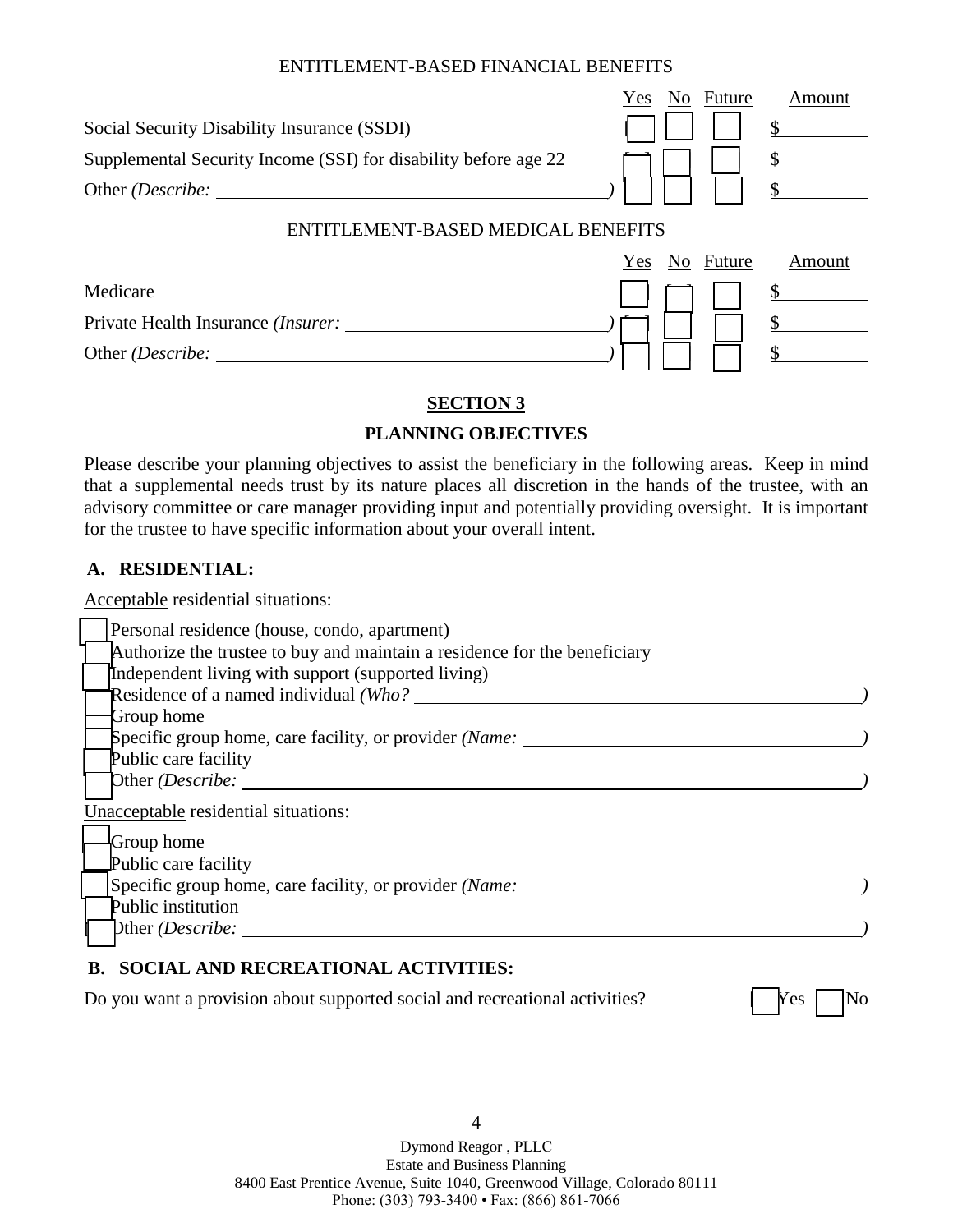List the activities that the beneficiary enjoys, or that you want to encourage the beneficiary to participate in (for example, soccer, bowling, karate, playing piano, shopping with friends, going to movies, building models, etc.):

#### **C. FAMILY:**

|--|--|--|

"Family" expenditures that you consider an appropriate use of trust funds:

Do you want a provision about maintaining contact with family?

Purchase gifts to acknowledge events such as birthdays, holidays, etc.

Pay for beneficiary to travel to family events

Pay for family members to visit beneficiary

 $\boxed{\text{Other:}\n\quad \qquad \qquad }$ 

# **D. OTHER PLANNING OBJECTIVES:**

# **SECTION 4**

#### **BENEFICIARY'S ASSETS**

Please list all assets owned by the beneficiary, including market value and ownership.

| A. REAL PROPERTY: Description (address, co-owners) | <sup>7</sup> alue |
|----------------------------------------------------|-------------------|
|                                                    |                   |
|                                                    |                   |
|                                                    |                   |
|                                                    |                   |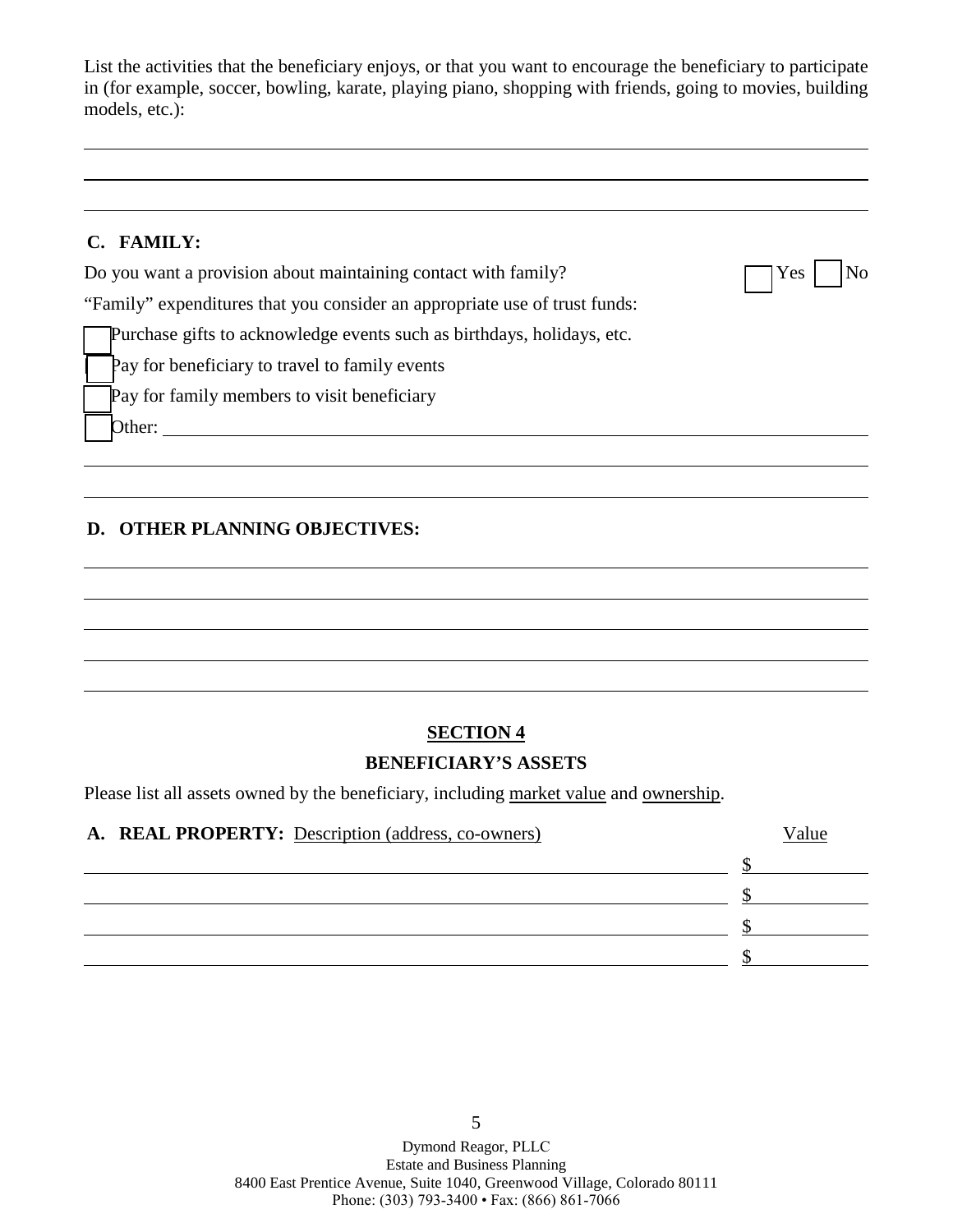|    | <b>B.</b> AUTOMOBILES: Description (year, make, model, co-owners) | Value          |
|----|-------------------------------------------------------------------|----------------|
|    |                                                                   | \$             |
|    |                                                                   | \$             |
|    |                                                                   | \$             |
|    |                                                                   |                |
|    | C. SAVINGS, CHECKING, CDs: Description (type, co-owners)          | <b>Balance</b> |
|    |                                                                   | \$             |
|    |                                                                   | \$             |
|    |                                                                   | \$             |
|    |                                                                   |                |
|    | D. BROKERAGE ACCOUNTS: Description (type, co-owners)              | <b>Balance</b> |
|    |                                                                   | \$             |
|    |                                                                   | \$             |
|    |                                                                   |                |
|    |                                                                   | \$             |
| Е. | <b>OTHER ACCOUNTS:</b> Description (type, co-owners)              | <b>Balance</b> |
|    |                                                                   | \$             |
|    |                                                                   | \$             |
|    |                                                                   | \$             |
|    |                                                                   |                |
|    | F. STOCKS AND BONDS: Description (type, co-owners)                | Value          |
|    |                                                                   |                |
|    |                                                                   |                |
|    |                                                                   |                |
|    |                                                                   |                |
|    | G. VALUABLE PERSONAL PROPERTY: Description (type, co-owners)      | Value          |
|    |                                                                   |                |
|    |                                                                   |                |
|    |                                                                   |                |
|    |                                                                   |                |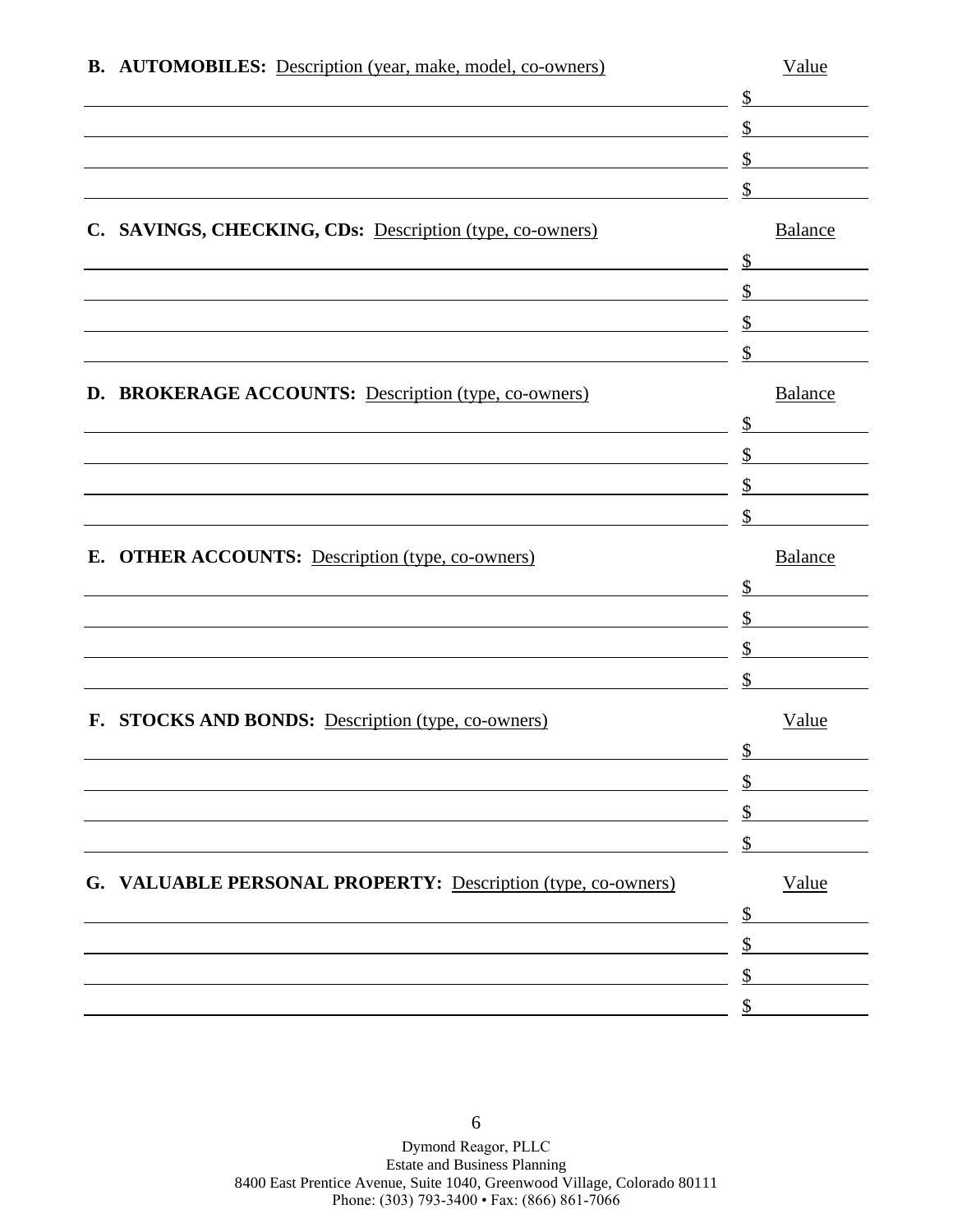#### **H. LIFE INSURANCE OWNED BY BENEFICIARY**

| <b>Insurance Company</b> | <b>Insured Party</b>                     | Death Beneficiary                                           | Death Benefit |
|--------------------------|------------------------------------------|-------------------------------------------------------------|---------------|
|                          |                                          |                                                             | \$            |
|                          |                                          |                                                             |               |
|                          |                                          |                                                             |               |
|                          |                                          |                                                             |               |
| L.                       |                                          | LIFE INSURANCE NAMING BENEFICIARY AS DEATH BENEFICIARY      |               |
| <b>Insurance Company</b> | <b>Insured Party</b>                     | Policy Owner                                                | Death Benefit |
|                          |                                          |                                                             |               |
|                          |                                          |                                                             |               |
|                          |                                          |                                                             |               |
|                          |                                          |                                                             |               |
| J.                       | RETIREMENT ACCOUNTS OWNED BY BENEFICIARY |                                                             |               |
| Type $(e.g., IRA)$       | Company                                  | Death Beneficiary                                           | Value         |
|                          |                                          |                                                             |               |
|                          |                                          |                                                             |               |
|                          |                                          |                                                             |               |
|                          |                                          |                                                             |               |
| Κ.                       |                                          | RETIREMENT ACCOUNTS NAMING BENEFICIARY AS DEATH BENEFICIARY |               |
| Type (e.g., IRA)         | <b>Company</b>                           | <b>Account Owner</b>                                        | Death Benefit |
|                          |                                          |                                                             | \$            |
|                          |                                          |                                                             |               |
|                          |                                          |                                                             |               |

**L. GIFTS AND INHERITANCES:** Describe in appropriate detail any gifts or inheritances that the beneficiary might receive, including the name of the person making the gift or leaving the inheritance:

Total estimated value: \$

 $\frac{1}{2}$ 

 $\sim$ 

Dymond Reagor, PLLC Estate and Business Planning 8400 East Prentice Avenue, Suite 1040, Greenwood Village, Colorado 80111 Phone: (303) 793-3400 • Fax: (866) 861-7066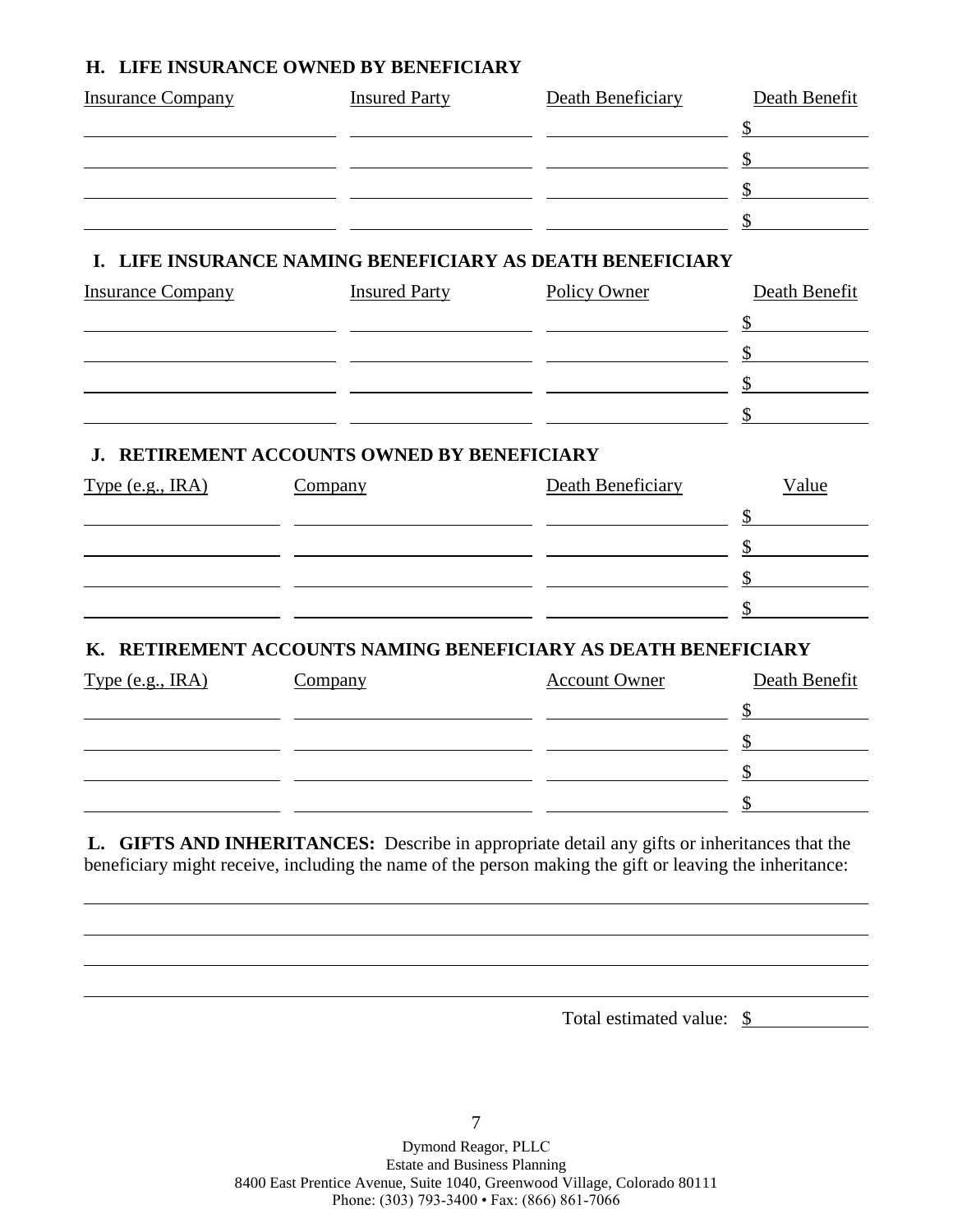**M. LAWSUIT SETTLEMENTS AND JUDGMENTS:** Describe in appropriate detail any money that you anticipate beneficiary will receive through a lawsuit settlement or judgment:

|                                                | Total estimated value: \$ |       |
|------------------------------------------------|---------------------------|-------|
| N. OTHER ASSETS: Description (type, co-owners) |                           | Value |
|                                                |                           |       |
|                                                |                           |       |
|                                                |                           |       |
|                                                |                           |       |

## **SECTION 5**

#### **BENEFICIARY'S LIABILITIES**

| Description                  | <b>Balance</b> |
|------------------------------|----------------|
| Home Mortgage                |                |
| Loans against Life Insurance |                |
| Automobile Loans             |                |
| Credit Card Debt             |                |
| Miscellaneous Loans (Notes)  |                |
|                              |                |
|                              |                |
|                              |                |
|                              |                |

#### **SECTION 6**

#### **TRUSTED PEOPLE AND ENTITIES**

#### **A. FAMILY ADVISORS:**

| Advisor                  | Name | Phone |
|--------------------------|------|-------|
| Personal Attorney        |      |       |
| Accountant               |      |       |
| <b>Financial Advisor</b> |      |       |
| Life Insurance Agent     |      |       |

8

Dymond Reagor, PLLC Estate and Business Planning 8400 East Prentice Avenue, Suite 1040, Greenwood Village, Colorado 80111 Phone: (303) 793-3400 • Fax: (866) 861-7066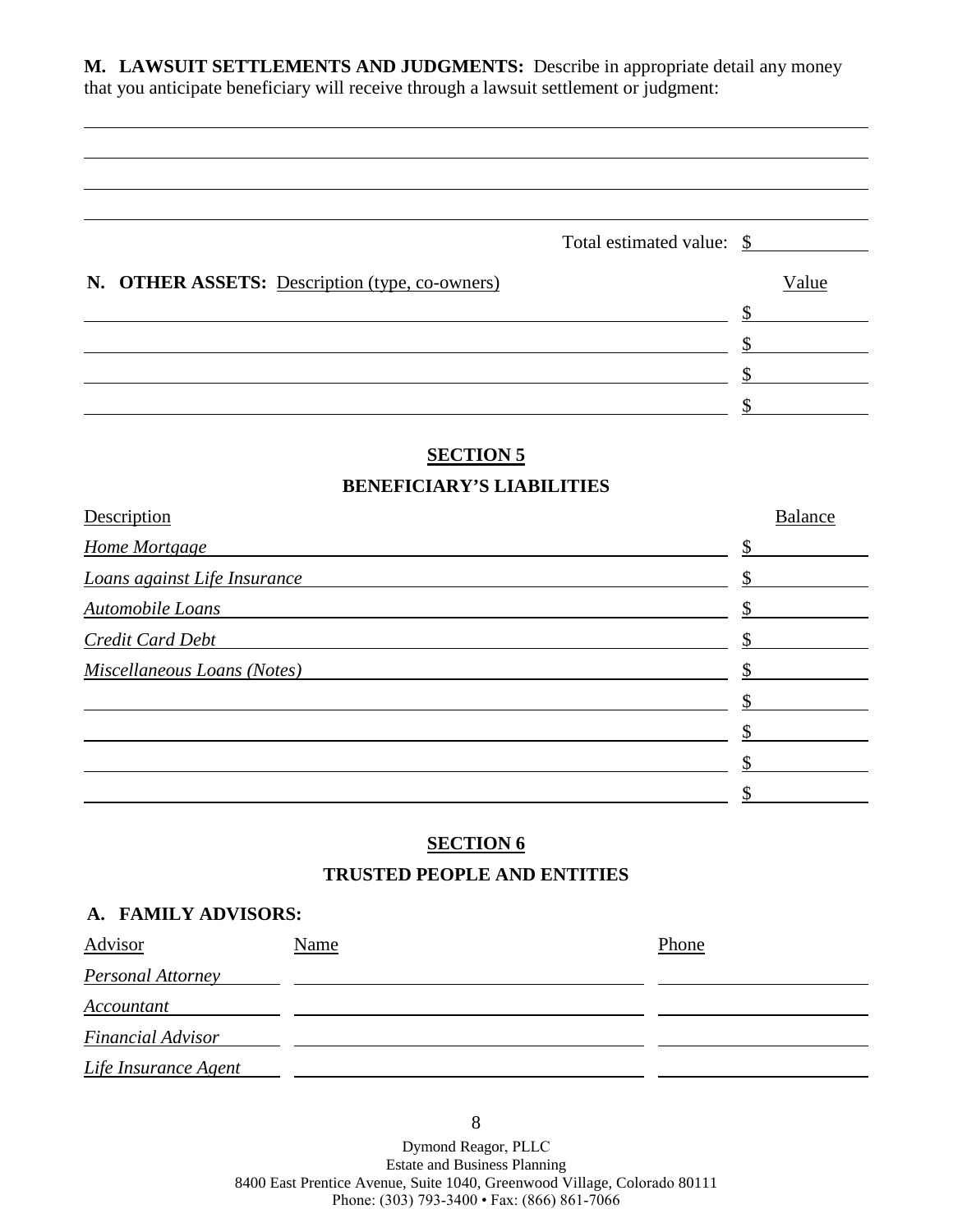| <b>Care Manager</b> |  |
|---------------------|--|
| <i>Caregiver</i>    |  |
|                     |  |
|                     |  |

#### **B. OTHER TRUSTED PEOPLE AND ENTITIES:**

To help determine the most appropriate trust management system that fits your beneficiary's unique needs, please list the names of the people and entities that you trust and believe can assist with securing or overseeing the beneficiary's personal care and assist in making financial decisions.

If the circumstances warrant, it is preferable to establish a system of checks and balances for personal and financial management with third-party SNT administrators, family, friends, social workers, financial advisors, and others to ensure the highest quality of care for the beneficiary, and to ensure the financial interests of the beneficiary are protected.

Please list people and entities that you trust. Indicate their strengths and weaknesses, but leave any column blank if you don't know or are unsure. (1=weakness, 2=neutral, 3=strength)

| <b>Name</b>        | Relationship |                | Financial Family Advocacy Accounting Spiritual |                |
|--------------------|--------------|----------------|------------------------------------------------|----------------|
| Example: Joe Smith | Brother      | $\overline{2}$ | 3                                              | $\overline{2}$ |
|                    |              |                |                                                |                |
|                    |              |                |                                                |                |
|                    |              |                |                                                |                |
|                    |              |                |                                                |                |
|                    |              |                |                                                |                |
|                    |              |                |                                                |                |
|                    |              |                |                                                |                |
|                    |              |                |                                                |                |

### **SECTION 7**

### **TRUST TERMINATION PROVISIONS**

#### **A. DISTRIBUTION UPON CHANGED CIRCUMSTANCES:**

If the law changes and the existence of the trust renders the beneficiary ineligible for benefits, what would you like to do? (select only one):

Continue the trust

Terminate the trust (if so, select <u>one or both</u> of the following):

Use the trust assets to purchase exempt assets or services for the beneficiary

Distribute the trust assets to a trusted person who is requested to use the proceeds for the beneficiary's benefit (Name of trusted person: )